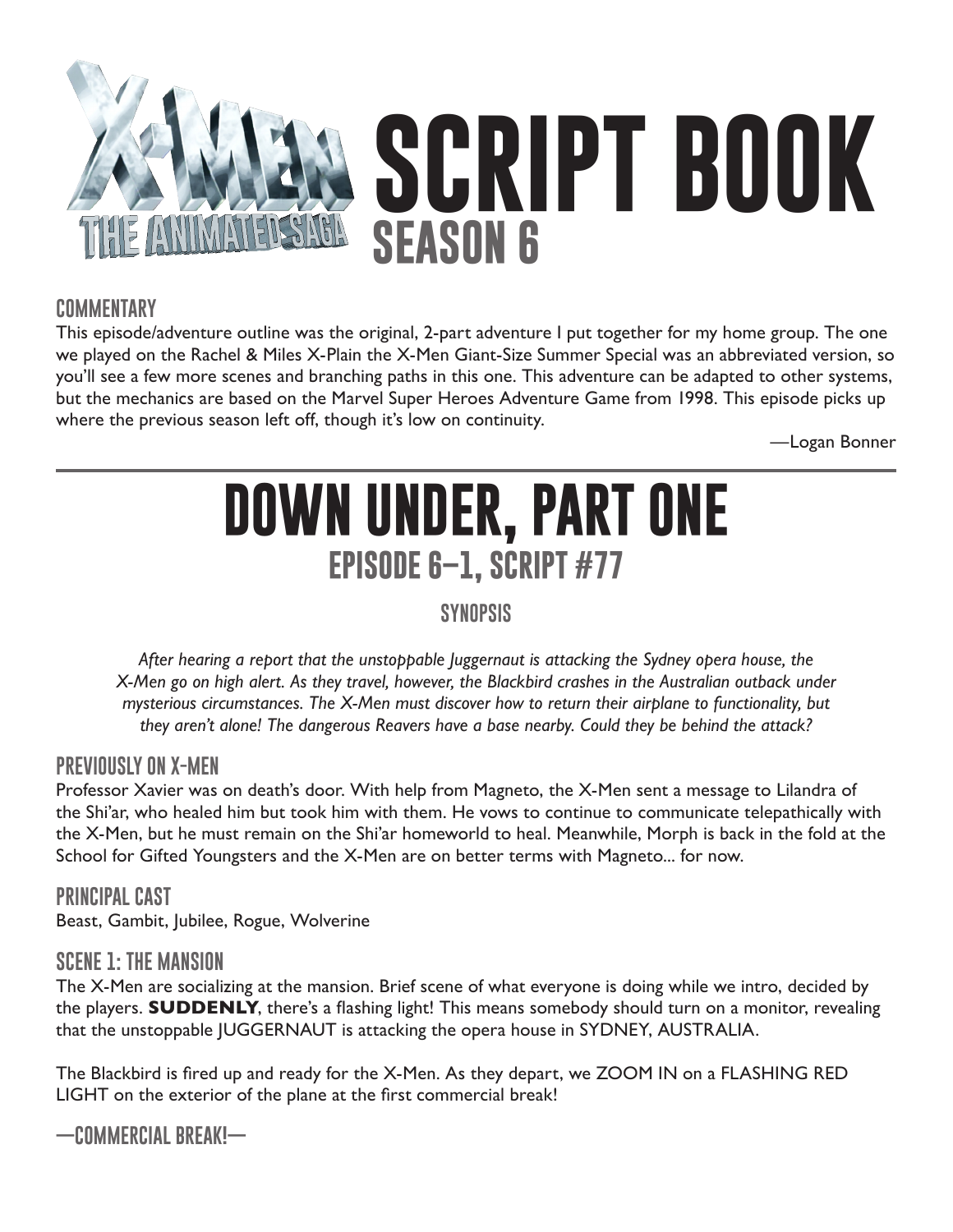# **SCENE 2: PLANE PROBLEMS**

As the X-Men near Australia, the Blackbird begins to shudder. SPARKS fly off the controls, and the plane begins to shake. The plane is going to go down. Keeping it flying is an impossible Intellect action. However, keeping the damage to a minimum is important too. The X-Men will automatically have to collect 2 repair points to fix the plane (i.e. the ship is damaged 2, and it takes collecting supplies to repair it). Failing at evasive action makes it require more repair points. This can involve:

- Keeping the engines from exploding: daunting Intellect, 2 repair points
- Piloting through dangerous canyons: desperate Agility (Piloting), I repair points
- Keeping the panels from flying off the chassis: superhuman Strength, 3 repair points
- Making a soft landing: desperate Agility (Piloting), 2 repair points

The plane comes down, and pieces go flying everywhere. The X-Men will have to repair the damage, but they're in THE MIDDLE OF NOWHERE with no supplies nearby!

# **SCENE 3: (NPC) FORESHADOW... THE REAVERS!**

We see the SHADOWY OUTLINE of a cybernetically enhanced mercenary, standing before a screen that shows the X-Men on it. He's in a technologically advanced base. He talks to someone offscreen about bringing the X-Men down successfully. The other one steps out of the shadows, saying, "It's time to take the fight to these X-Men. And to... DESTROY them." He looks like a man, but has cybernetic parts and wears a black mask with a red skull over the face.

# **SCENE 4: INTO THE WILD**

The X-Men need to go find SUPPLIES, like jet fuel, scrap metal, tools, etc. so they can repair the Blackbird and get back on course. They can start wandering off (aura draw to see if they make progress) or can restart the Blackbird's nav computer to get a map of the surrounding area (a daunting Intellect action).

In the interest of time, the X-Men can SPLIT UP.

# **BRANCHING SCENE NORTH: LOST IN THE WILDERNESS**

These X-Men end up wandering the outback, and get set on by a bunch of KANGAROOS and other strange desert creatures. Especially if it's Wolverine. He must fight some kangaroos.

**Kangaroo**: 5D/2X/1X/1X/1E/H17/Boxing

**—COMMERCIAL BREAK!—**

# **BRANCHING SCENE SOUTH: THE LOCAL WATERING HOLE**

There's a nearby town called "Little Billabong." The following locations are there:

- The landing strip, a small airfield where the X-Men can get supplies worth 3 repair points. The owner, JOSIE, is at...
- The Outback Bar, which Josie also owns. The local ROWDIES are tough and overprotective. Josie won't give up fuel unless she sees some CASH.
- The local rowdies are pretty tough.

#### **Josie**: 3X/4D/5A/6A/2E/H25/Piloting; Mechanics; Manipulation **Rowdy**: 5D/4D/2X/2X/1E/H17/Brawling; Flinging

# **BRANCHING SCENE WEST: ABANDONED BUS**

An old, sun-baked, abandoned bus.

- The bus is made of scrap metal worth 2 repair points.
- The vehicle is triggered to collapse when someone enters. They can avoid the collapse with a desperate Agility action, or escape the collapsed metal with a superhuman Strength action.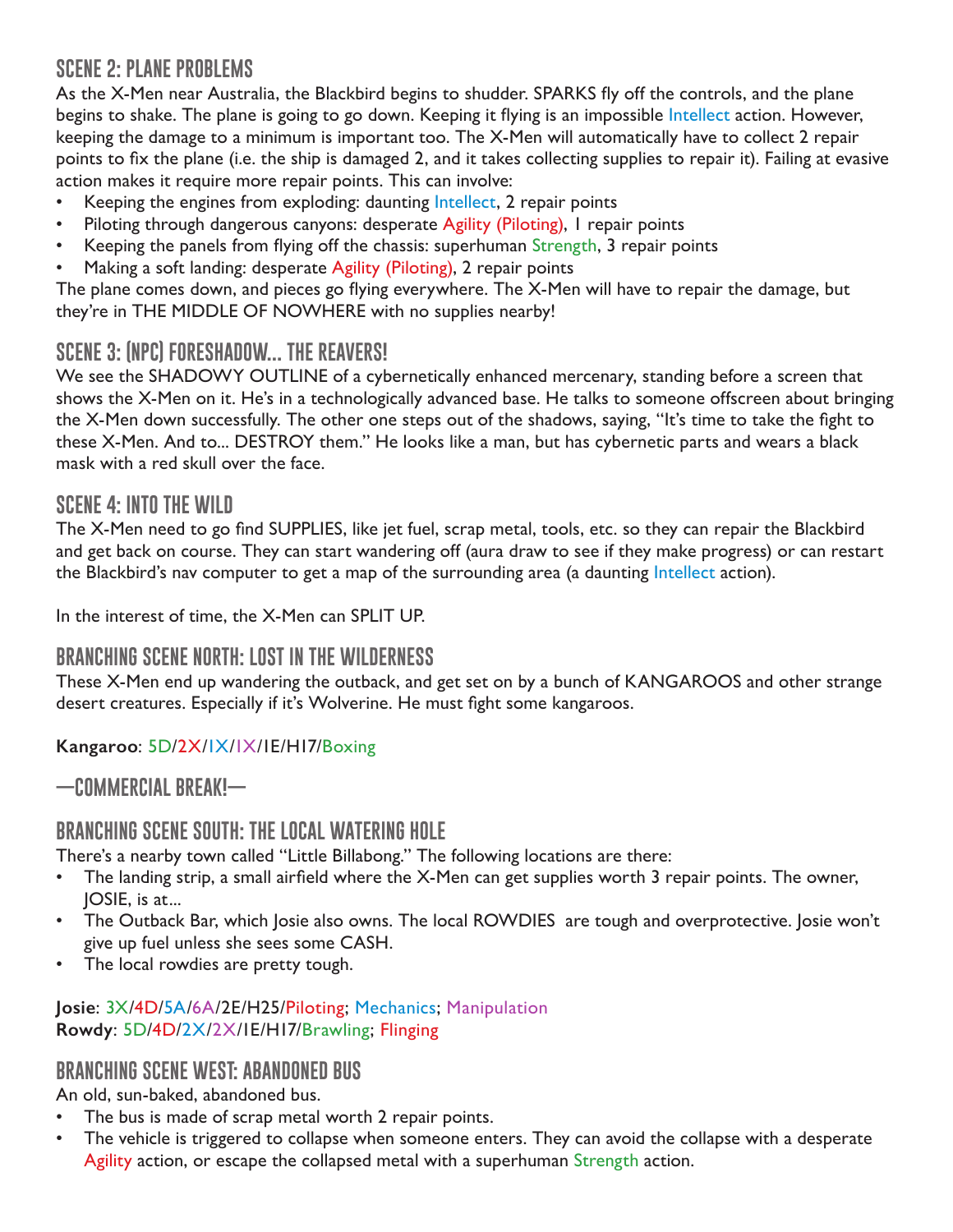• Underneath is a secret passage (detecting it is a daunting Intellect check). It leads to the Reaver base.

# **BRANCHING SCENE EAST: THE OLD TV STATION**

This is an old, abandoned TV station called Koala Central:

- Many of the parts are missing, like this has already been LOOTED. A daunting Intellect check reveals that the missing parts are especially useful in CYBERNETICS.
- There is some useful telecommunications hardware that's worth 2 repair points.
- There's a TV receiver here. If they watch the news, the X-Men notice that Juggernaut's not actually attacking on any local news shows.
- If the X-Men turn on any machinery, it starts a timer for an EXPLOSIVE TRAP. Disarming it is a desperate Intellect action. Escaping the big blast is a superhuman Agility action.

**—COMMERCIAL BREAK!—**

# **SCENE 6: THE REAVERS' TRAP!**

If the X-Men trigger any of the traps, or enter the Reaver tunnels, the Reavers go on alert and come out to attack. They are divided into three groups:

- The TV station is guarded by Cole and Reese. They're in a sand-concealed bunker nearby.
- The bus is watched by Bonebreaker and Skullbuster. They're a little way down the tunnel.
- The base is guarded by Pretty Boy. If the X-Men get enough materials to repair the Blackbird, he sends the other four to attack back at the aircraft's crash site.

**Cole/Reese**: 7X/7X/3X/3X/1E/H17/Cyborg Body (Strength 8), Machine Guns +5

**Bonebreaker**: 12X/5C/3D/5D/1E/H17/Marksmanship, Martial Arts, Criminology, Leadership; All-Terrain Treads 9, Body Armor +4, Cyborg Body (Strength 8), two Machine Pistols +4

**Skullbuster**: 11X/5X/6D/6X/2E/H25/Criminology; Body Armor +4, Cyborg Body (Strength 8), Portable Cannon +6

**Prettyboy**: 11X/6D/3D/6X/1E/H17/ Martial Arts, Criminology; Body Armor +4, Cyborg Body (Strength 8), Claws +4 (retractable), Elongation 7, Mind Control 8 (Limit: Must first run fiber-optic cables into his victim's brain via claws)

If the X-Men take a Reaver to half health, the Reaver group RUNS AWAY, and the X-Men can pursue. They can also head down the tunnel. Either one will get them to the Reaver base.

# **SCENE 7: THE REAVER BASE**

The X-Men reach an expansive underground base. There all kinds of metal corridors with TVs all through them. The Reavers come on the TV and reveal several things:

- The Reavers DIGITALLY CREATED the Juggernaut story.
- They have LADY DEATHSTRIKE in a REVITALIZATION TANK. They allude to a MYSTERIOUS ATTACK the other Reavers didn't witness. They Lady Deathstrike was changed, and they've kept her in stasis UNTIL NOW!

The Reavers open the cylinder, waking Lady Deathstrike up! She screams one word: "SINISTEEEEEEERRR!" As she steps out, her cybernetics turn red and she hulks out.

**—END CREDITS—**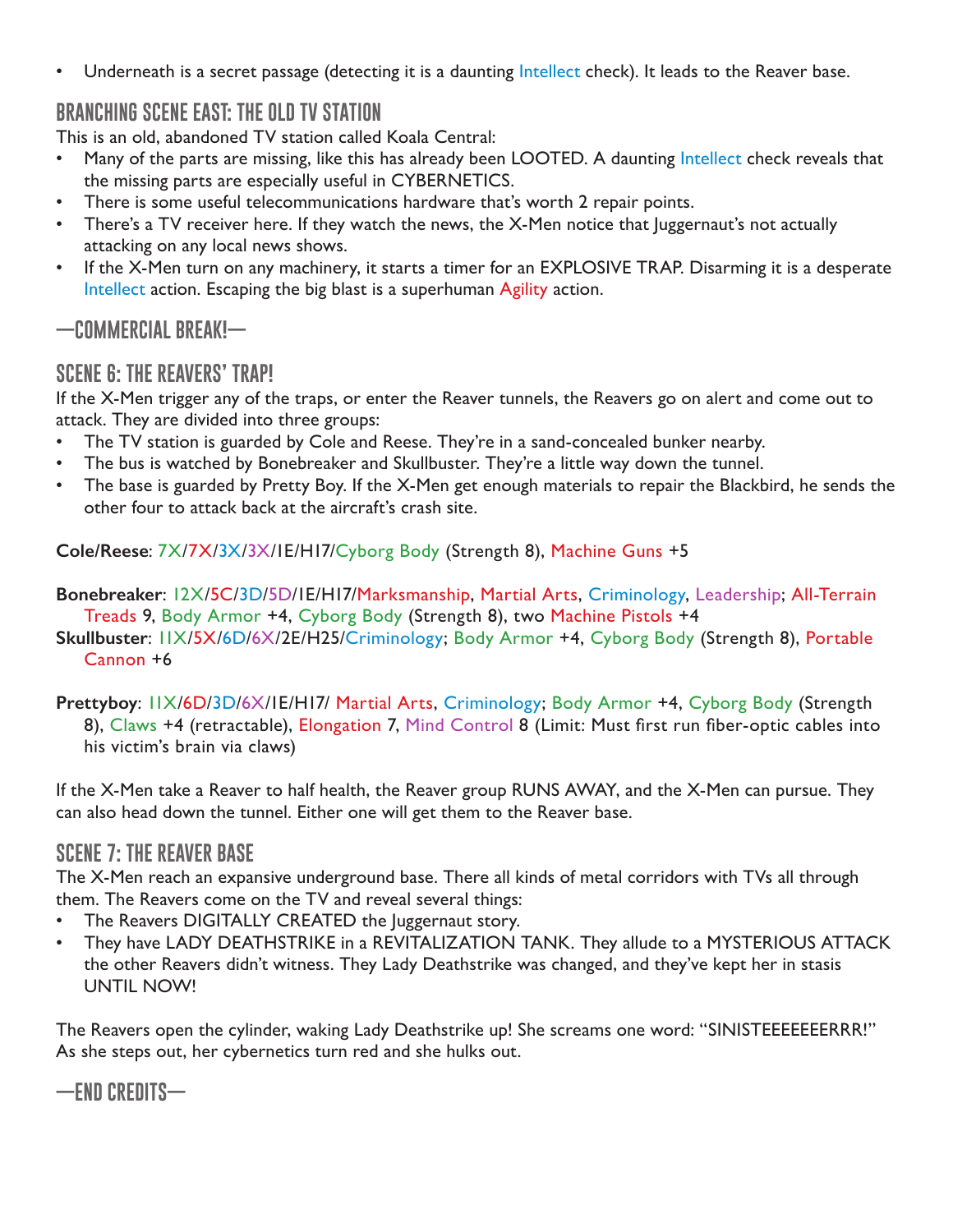# **DOWN UNDER, PART TWO EPISODE 6–2, SCRIPT #78**

# **SYNOPSIS**

*The situation in Australia escalates as Lady Deathstrike enters the play! She's been turned into an incubator for the Transmode Virus by Mister Sinister. The X-Men are trapped in the tunnels into the Reavers' base as denfenses activate. They have to punch their way through to the sanctum.* 

# **PREVIOUSLY ON X-MEN (WRITE IN WHAT HAPPENED LAST SESSION)**

### **SCENE 1: AWAKENING**

The X-Men see the following on the closed-circuit TVs: LADY DEATHSTRIKE wakes up and breaks out of the bacta tank. Her cybernetics turn red and she hulks out. She says, "NOOO! Mister Sinister... he promised to improve me, but he has made me cruelly transformed!" She tears at the machines around her, and the power flickers in the tunnels.

"But he has made me capable of destroying the X-Men! Get them, Reavers! And bring the one known as Wolverine... to ME!"

Pretty Boy activates a panel, turning on the defenses! Lasers, buzzsaws, etc. activate. The lights flicker and go out in many places. If the X-Men aren't split up already, the hallway they're in shakes apart and moves them to different areas with a horizontal elevator thing.

Lady Deathstrike remains at the center of the compound. She can be found with a desperate Willpower (Tracking) check. Otherwise, the X-Men have to guess their way to her. If they track her successfully, they must go through one tunnel danger (Scene 2), but the tracking group skips fighting their assortment of Reavers (Scene 3).

**—COMMERCIAL BREAK!—**

### **SCENE 2: TUNNEL DANGERS**

The X-Men face different defenses depending on where they are. Use an aura draw:

**Positive**: Buzzsaws and cyberhammers. There are 6, which function like the zappers, but require a desperate check. Each one not destroyed attacks with a 10 (Strength trump) Intensity. If someone's hit, it was by a hammer, not a buzzsaw.

**Neutral**: Zappers shooting pink laser stun beams. There are 12 pods. Destroying each pod requires a challenging check of any appropriate type. Every difficulty category reached above challenging, or certain multi-target attacks, destroys another pod beyond the first. Each one not destroyed fires, with a 12 (Intellect trump) Intensity. Attacks are spread between as many X-Men as possible.

**Negative**: Group of 4 Robo-drones: 8X/5X/2X/1X/1E/H17/Whips; Body Armor +5; Electrical Control 10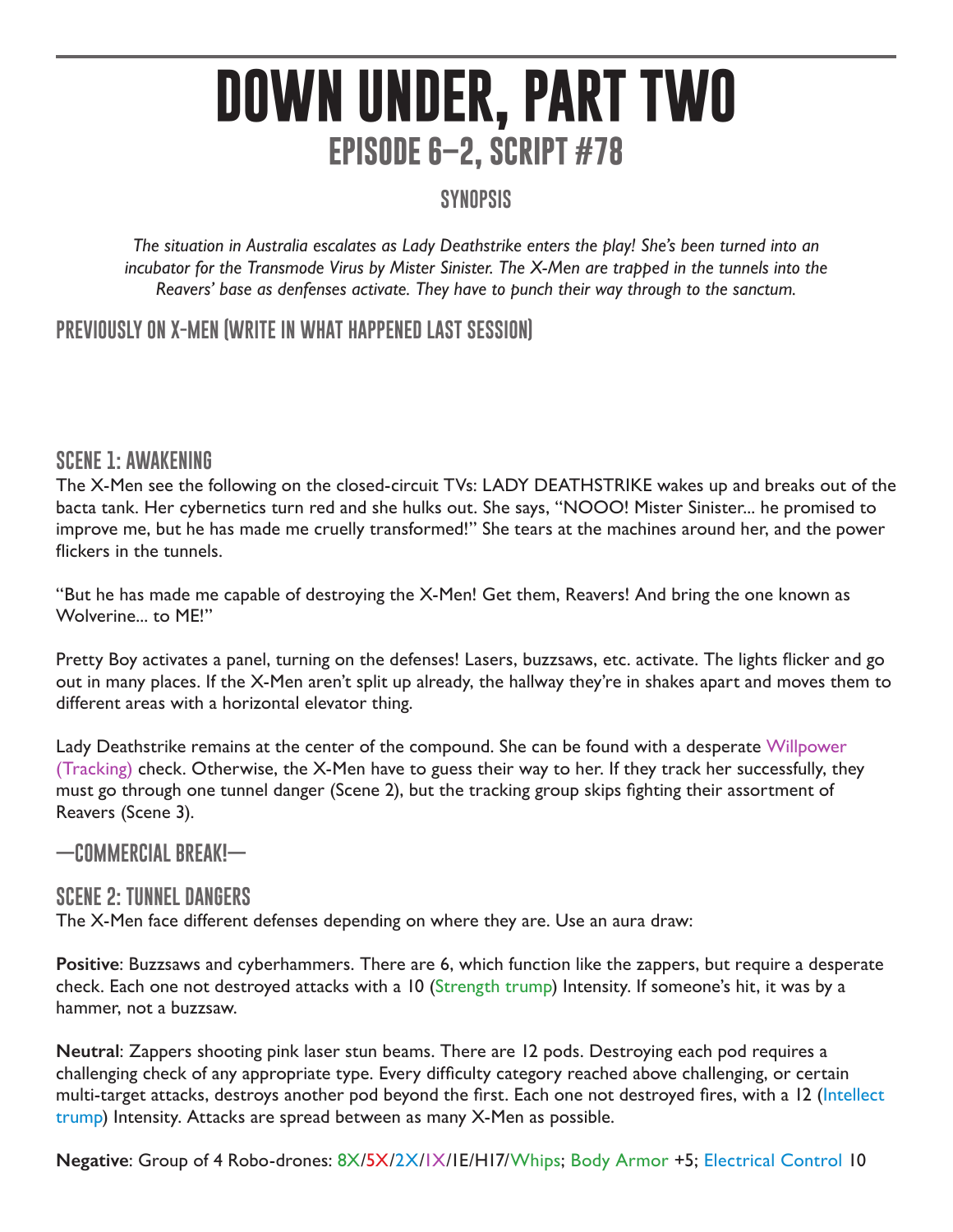(Non-Conductive) (can be damaged with Intellect (Electronics or Robotics) defended against by Agility.)

Whichever group defeats this section first goes to the Reaver attack (the next scene) first.

# **SCENE 3: REAVER ATTACK!**

Reavers go after the X-Men in relatively equal-sized groups, fighting till defeated. Whoever defeats Reavers first goes to Lady Deathstrike first.

# **—COMMERCIAL BREAK!—**

# **SCENE 4: LADY DEATHSTRIKE**

When they reach Deathstrike, she gives her villain speech, mostly about revenge and how she was betrayed, blah blah blah. She's very upset if someone other than Wolverine faces her.

Anyone up against her who makes a challenging Intellect check notices her disease is similar to the Phalanx's techno-organic virus, and also realizes it's not exactly trying to take her over. She's more like an incubator! She's on a timer, and will blow in 5 minutes. Her systems must be shut down carefully, and in a specific order. If she's knocked out early in the fight, it can be done while she's unconscious. Otherwise, each check is one difficulty level harder.

- Disrupt genetic encoding: desperate Intellect (Biochemistry or Genetics)
- Isolate the infection: daunting Intellect (Medicine or Robotics)
- Purge the invader: superhuman Intellect (Medicine) or Electrical powers

The virus boosts Lady Deathstrike's statistics. If you need her non-boosted stats, use the ones in the X-Men Roster Book.

#### **Lady Deathstrike**: 13B/12D/5D/7C/1E/H17/Brawling, Knives, Martial Arts Weapons, Martial Arts, Lore (Japanese), Intimidation, Art (Origami); Body Armor +5, Cyborg Claws +7

# **SCENE 5: AFTERMATH**

If the X-Men cure her, Lady Deathstrike agrees to let them leave and settle her REVENGE later. They can also salvage parts for the plane. She infodumps the following.

- Sinister had her attacked by some purple fiend-looking creature he had in isolation. It had a cigar.
- He suggested the Reavers could DESTROY the other X-Men if they left Summers and Grey to him!
- He said that all the world would burn and be reborn, though a great... INFERNO!

**—END CREDITS—**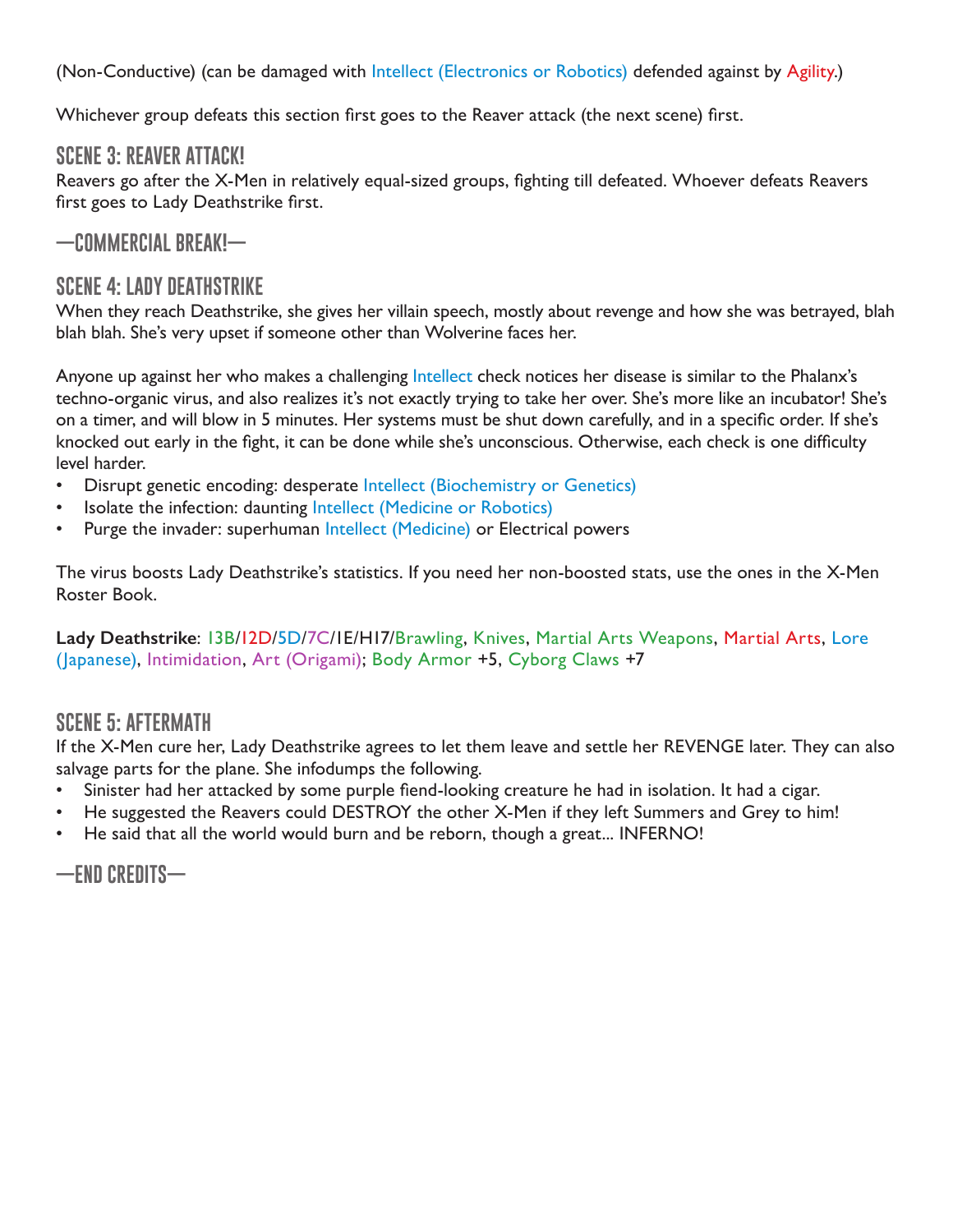

# **QUOTES**

*"Jean, fight it! Use the powers of your mind!"*

*"You know we must help a mutant if he's in trouble."*

*"Hey, tough guy."*

*"I don't like your attitude!"*

*"Jean!"*

*"Can someone please tell me what just happened?"*

# **SKILLS**

Boxing; Martial Arts, Piloting, Ricochet; Leadership

### **POWERS**

Energy Blast 14 ("Optic Blasts") Momentum ("Pressor Beam"), Ricochet, Wide-Angle Beam Limit: Uncontrolled without visor Invulnerability to his own Energy Blasts Idealist and Havok's Cosmic Energy

# **EQUIPMENT**

#### Visor

Allows power stunts, stops beam from firing

# **CYCLOPS SCOTT SUMMERS**





**CALLING**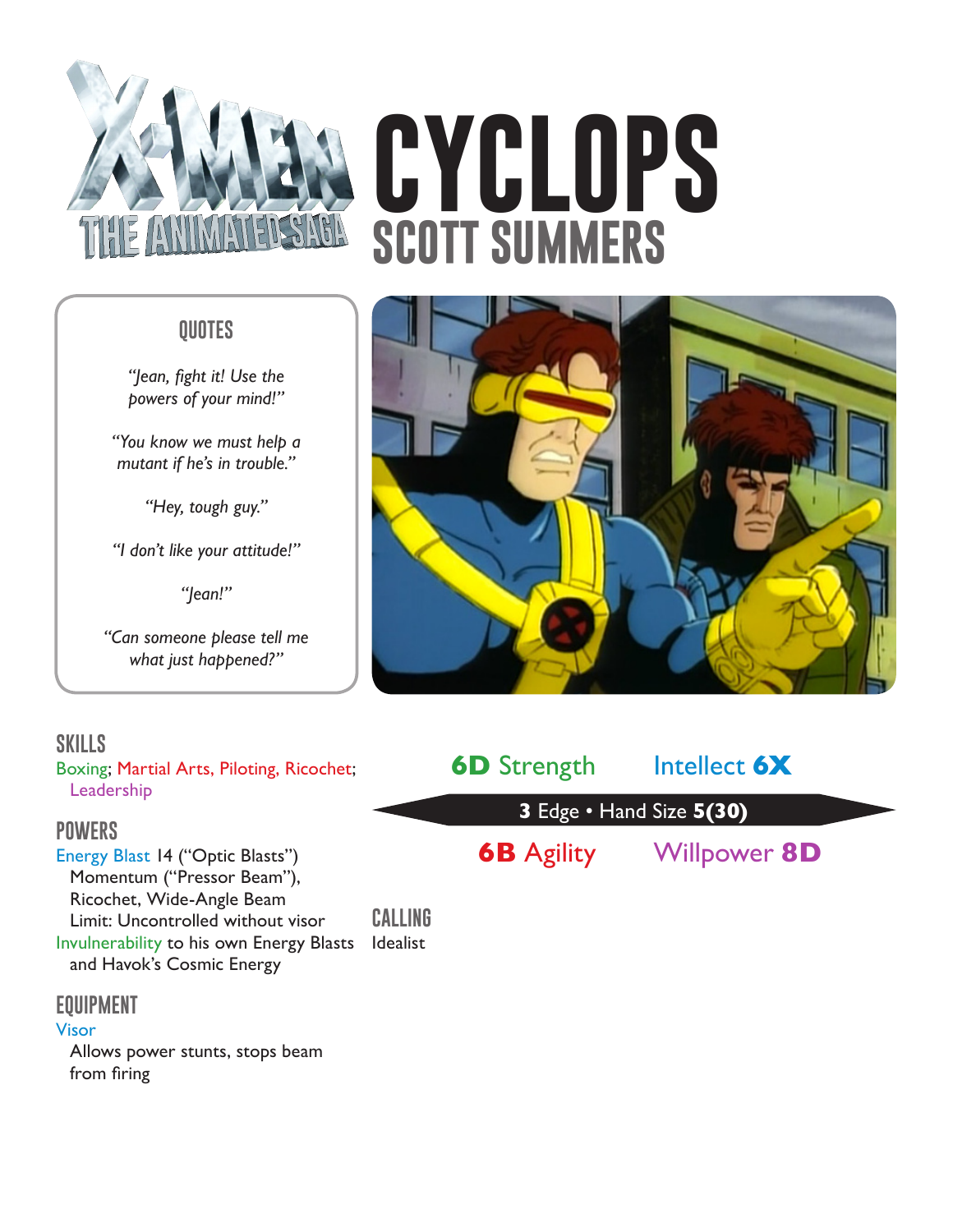

# **JEAN GREY JEAN GREY-SUMMERS**

# **QUOTES**

*"Uuuuh..." [faints]*

*"Maybe I can read its mind."*

*"You're tangling with the wrong X-Man."*

*"It's just television... electronic images created by machines."*

*"Mommy, who are these bad people?"*

*"I... have to go... Cyclops is waiting for me."*

# **SKILLS**

Martial Arts, Piloting; Meditation, Mental Control, Trance

# **POWERS**

Telekinesis 13 Forceflight, Force Bolt, Force Field, Passengers Telepathy 11 Life Detection, Mental Probe



| <b>4X</b> Strength       | Intellect 6X         |  |
|--------------------------|----------------------|--|
| 2 Edge • Hand Size 4(25) |                      |  |
| <b>6C</b> Agility        | <b>Willpower 10B</b> |  |

**CALLING** Guardian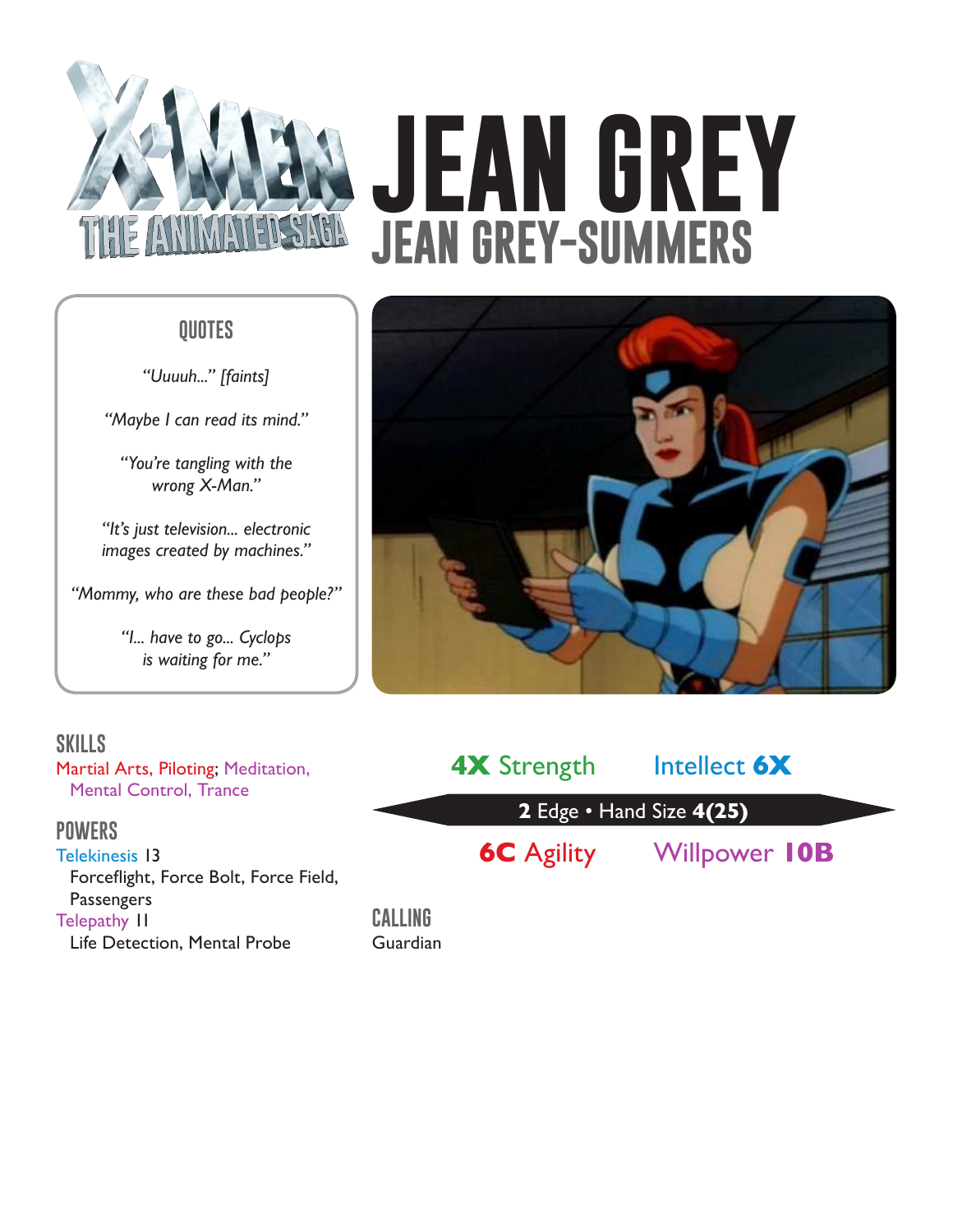

# **STORM ORORO MUNROE**

# **QUOTES**

*"Storm, mistress of the elements, commands you to release that child!"*

*"Wind and water, whirl and rage!"*

*"Hail... fill the sky with rocks of ice!"*

*"Beeee gooooone!"*

*"Ice, snow, vent your fyoory!"*

*"Lightning! Deliver this place from darkness!"*

*"I shall meet you at the monorail!"*

# **SKILLS**

Knives, Spears; Aerial Combat, Escape Artistry, Martial Arts, Thievery; Energy Control; Leadership, Survival

### **POWERS**

Air Control 13 Downdraft, Flight, Pressure Control, Tornado Weather Control 13 Cold Control, Fog Cloud, Heat

Control, Lightning Bolts, Resistance to Weather



| <b>5C</b> Strength       | Intellect <b>6D</b> |  |  |
|--------------------------|---------------------|--|--|
| 2 Edge • Hand Size 4(25) |                     |  |  |
| <b>7A</b> Agility        | Willpower 8C        |  |  |

**CALLING Protector** 

# **HINDRANCE**

Phobic—Claustrophobia (0 in all abilities when trapped in small, enclosed spaces)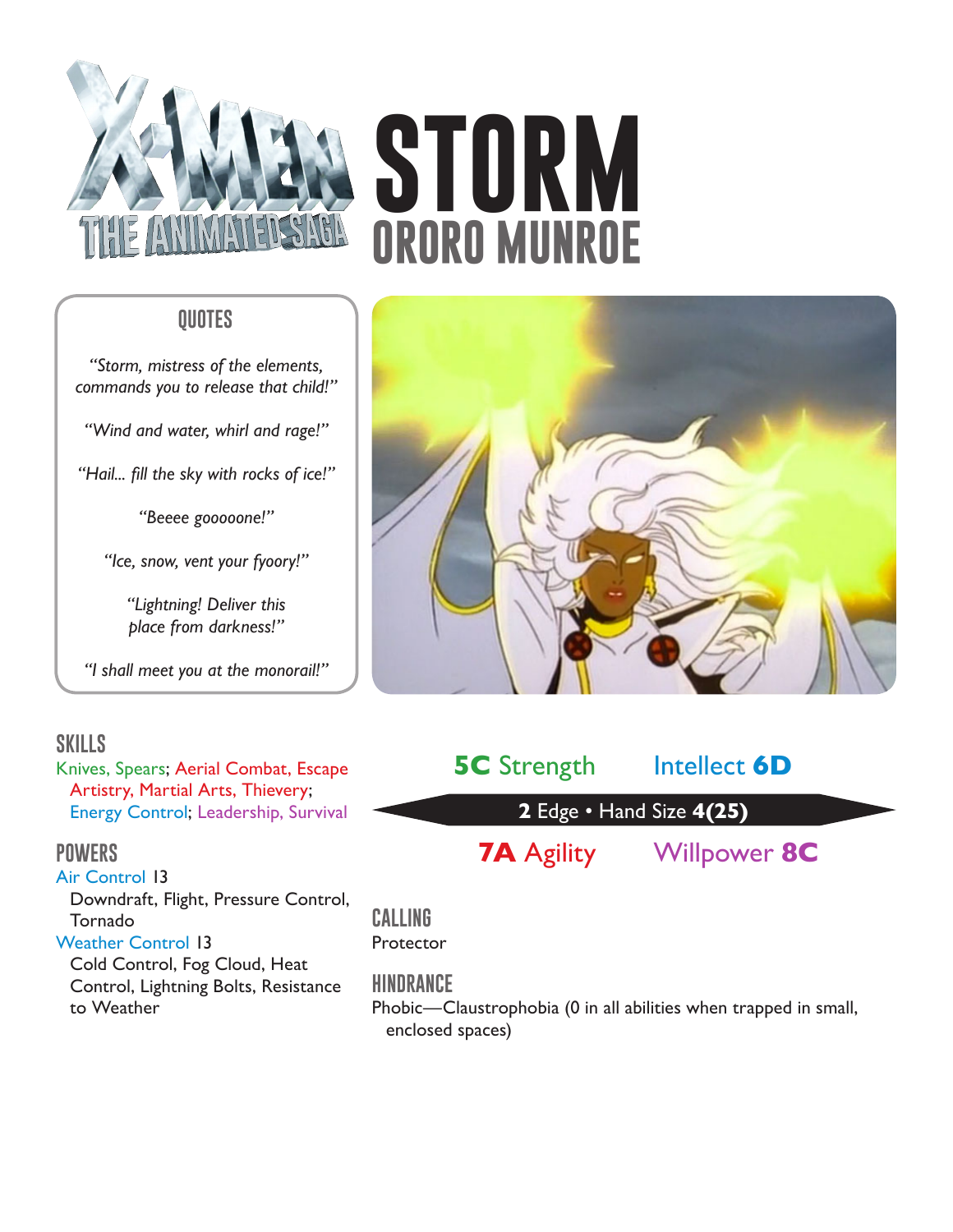

# **JUBILEE JUBILATION LEE**

# **QUOTES**

*"Let's go kick some butt!"*

*"Ooooh, I hate you!"*

*"I'll show you, you overgrown trashcan!"*

*"Boy, talk about your soap operas!"*

*"What is this weird place?"*



**SKILLS** Acrobatics, Flinging, Martial Arts, Skating; Taunting

### **POWERS**

Light Control 12 Lightshow, Fireworks

**1** Edge • Hand Size **3(17) 4X** Strength Intellect **4X 6A** Agility Willpower **4D**

**CALLING** Youthful Exuberance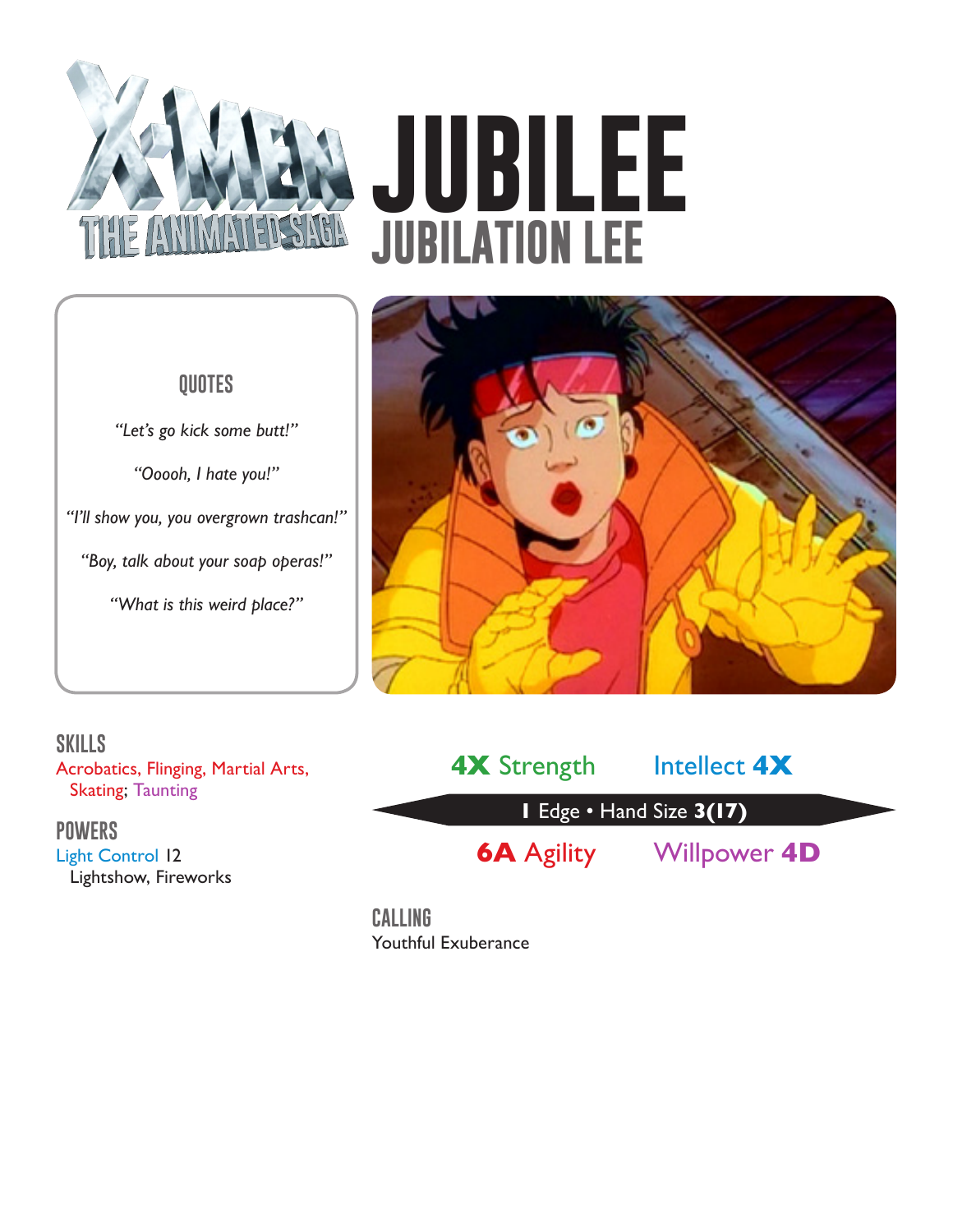

# **WOLVERINE LOGAN**

# **QUOTES**

*"It's adamantium tasting time, boys!"*

*"You always were second best! And in this business, Bub, second best don't* cut *it!"*

*"Check, please!"*

*"rrrrRRRRRAaaaaoo!"*

*"I don't care which spirit ladies do what to which Cajuns. I'm here to stop a wedding."*

*"I'll penetrate his recesses."*

# **SKILLS**

Brawling, Knives, Natural Weapons, Swords; Contingent Action, Fast Exit, Marksmanship, Martial Arts; Espionage, Lore (Japanese); Animal Handling, Intimidation, Survival, **Tracking** 

#### **POWERS**

Claws (Adamantium) +5 Unbreakable Empathy 14 (Carnivorous Animals only) **HINDRANCE** Enhanced Senses (All) 16 Regeneration 15 Resistance +12 to Poison and Disease





**CALLING** Animal Nature

Frenzied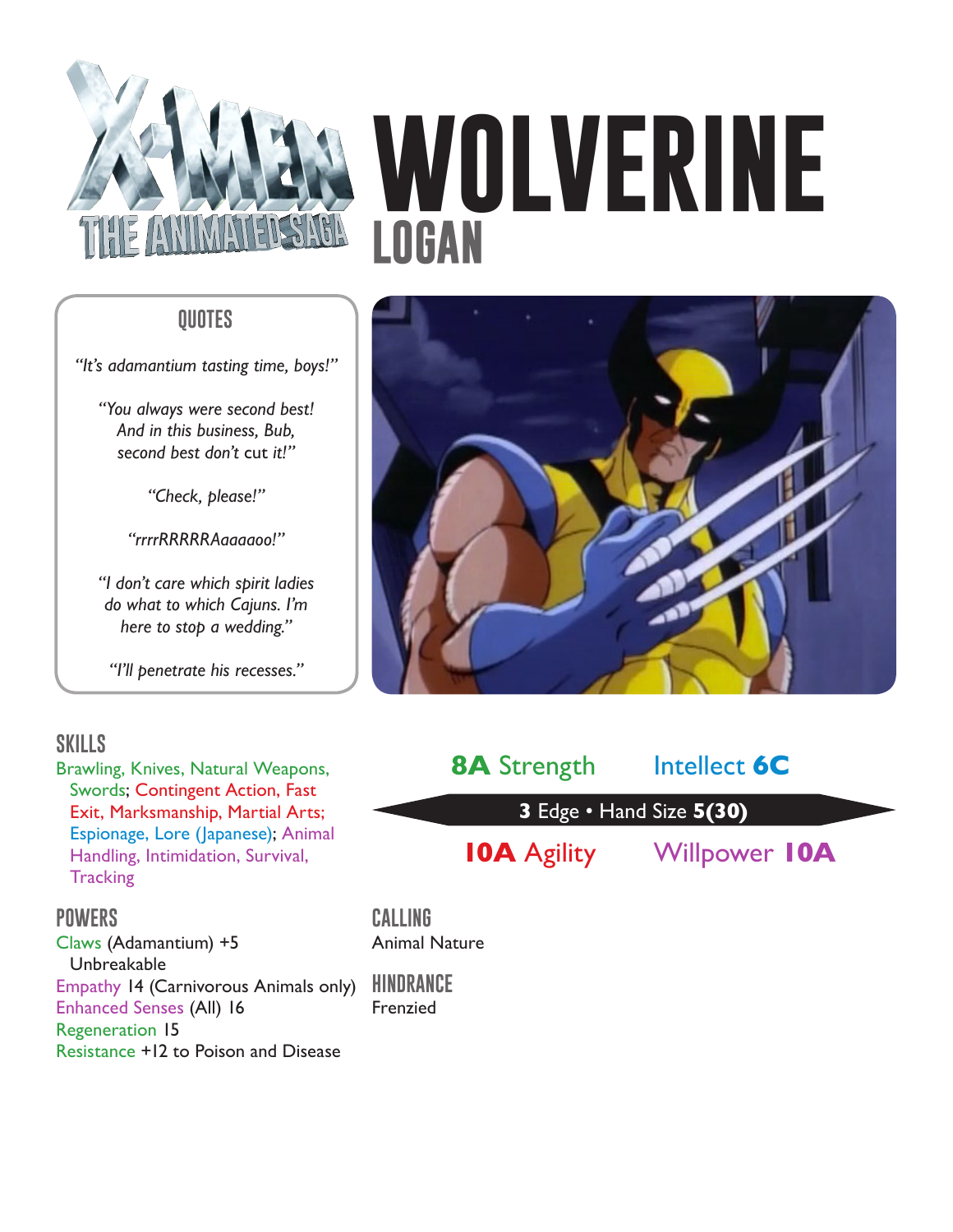

# **BEAST HENRY "HANK" McCOY**

# **QUOTES**

*"That is why I must stand trial; They must see that we are not a threat to mankind, but are a part of it."*

> *"It appears fighting metal with flesh is poor tactics!"*

*"The capsule appears to have lost its watertight integrity.."*

*"My name is Mr. McCoy, madam, not Blue Boy!"*

*"Yes. We are only human... for lack of a better expression."*

# **SKILLS**

Brawling, Climbing, Wrestling; Acrobatics, Fast Exit, Martial Arts, Ricochet; Biochemistry, Chemistry, Electronics, Physics; Leadership, **Taunting** 

### **POWERS**

Leaping 7 Prehensile Feet 10 (see Prehensile Hair) Wall-Crawling 10



| <b>I2B</b> Strength      | Intellect <b>9A</b> |  |  |
|--------------------------|---------------------|--|--|
| 2 Edge • Hand Size 4(25) |                     |  |  |
| <b>IIA</b> Agility       | Willpower 8C        |  |  |

**CALLING** Investigator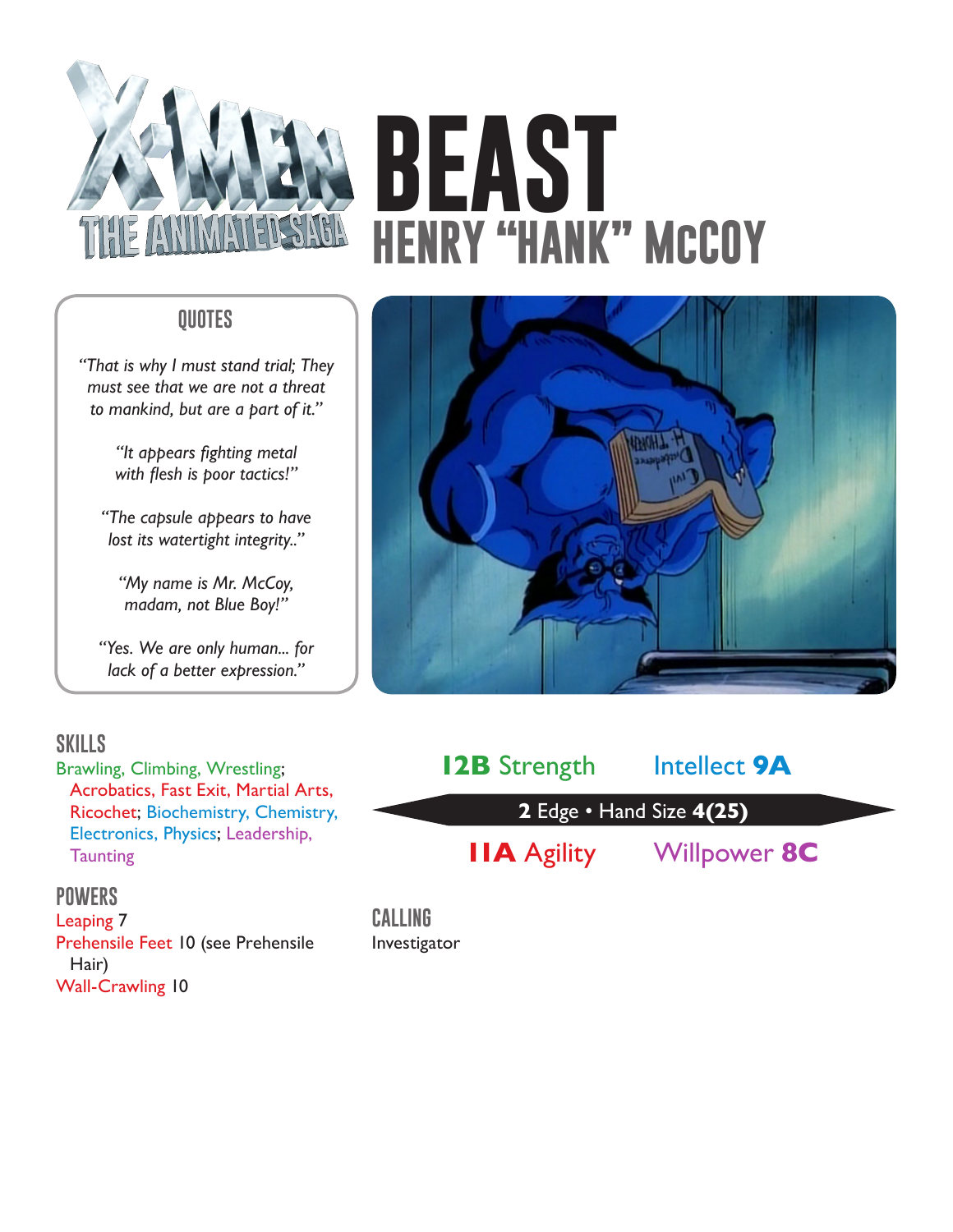

# **GAMBIT REMY LeBEAU**

# **QUOTES**

*"Thea's always mo' gators in de bayou."*

*"I like Solitaire ok... that is, unless I got someone to play with."*

*"How do you sweat so much, Petite, and not lose weight?"*

*"Dis need a li'l Gambit magic!"*

*"You do not warm up such a meal, Gambit does not make TV dinners!"*

*"You can drain my energy any time, chère. Gambit has plenty."*

# **SKILLS**

Brawling, Clubs, Knives; Acrobatics, Fast Exit, Flinging, Thievery

### **POWERS**

#### Emotion Control 5

Limit: Gambit must speak to use this power, and his targets must be able to hear and understand him. Energy Blast 11

Limit: Gambit infuses small objects (like cards) with his explosive energy, then flings them at his targets. The objects explode on contact. He can charge up to five objects at one time.

**EQUIPMENT** Body Armor +3 Deck of Cards Telescoping Quarterstaff +2



| <b>6B</b> Strength       | Intellect 5X |  |  |
|--------------------------|--------------|--|--|
| 2 Edge • Hand Size 4(25) |              |  |  |
| <b>9A</b> Agility        | Willpower 6X |  |  |

**CALLING** Repentant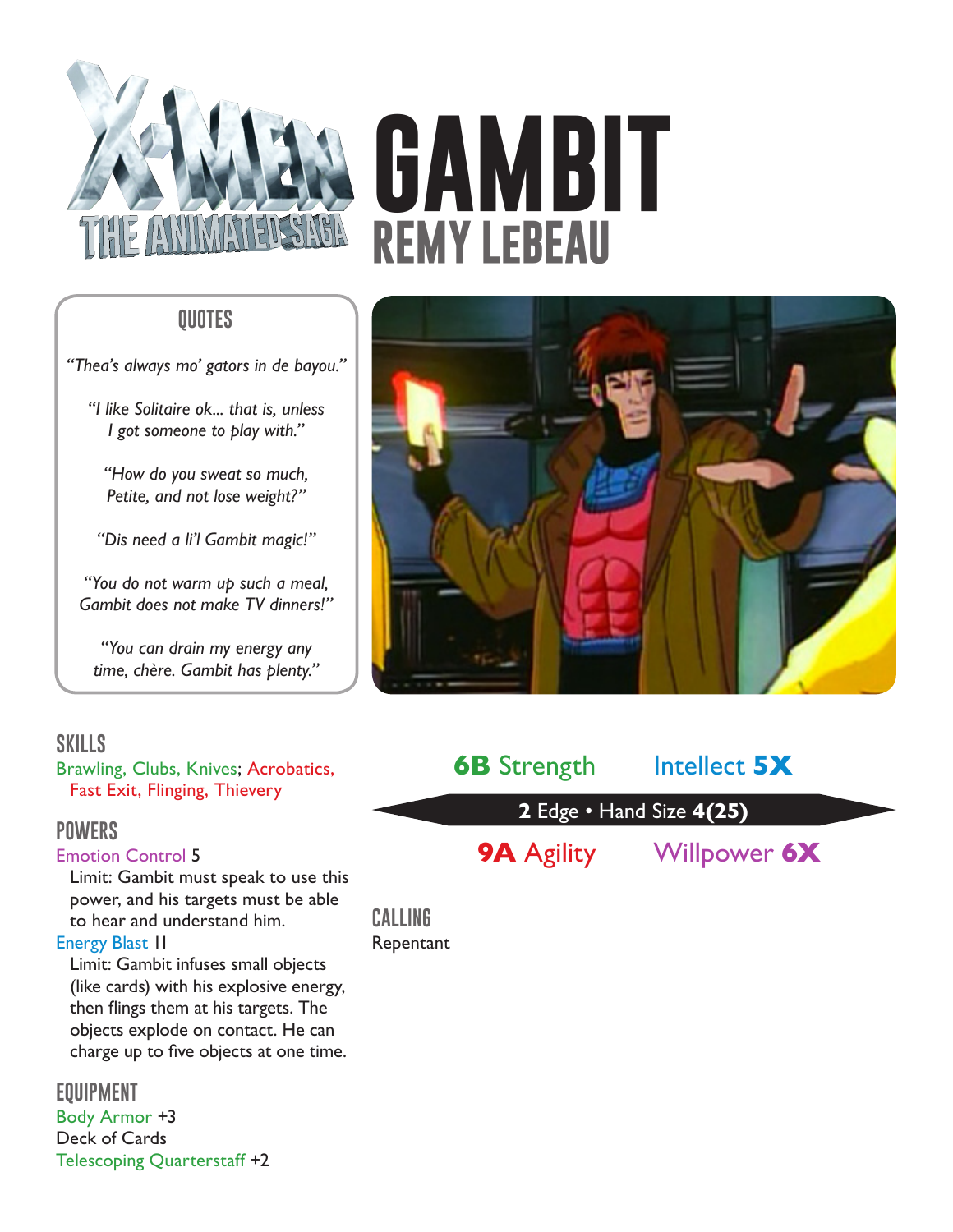

# **ROGUE BIRTH NAME UNREVEALED**

# **QUOTES**

*"Leave me aloooOOooOne!"*

*"I could spit on him, if I wasn't a lady."*

*"Lighten up on your speeches, sugah."*

*"Lilandra's out colder than leftover hush puppies!"*

*"That ought to put that peckerwood in his place!"*

*"You look nervous as a long-tailed cat in a room full of rocking chairs."*



# **SKILLS** Piloting

#### **POWERS**

Flight 8 Power Theft 18 Touch (skin-to-skin) Only, Uncontrolled Resistance +10 to Disease, Mental Control, and Poison

# **2** Edge • Hand Size **4(25) 16X** Strength Intellect 4X **6D** Agility Willpower **5X**

# **CALLING**

Uncontrolled Power

# **HINDRANCE**

Guilt-Ridden about absorbing another's memories (0 in all abilities for the rest of the adventure if she absorbs memories using her Power Theft)